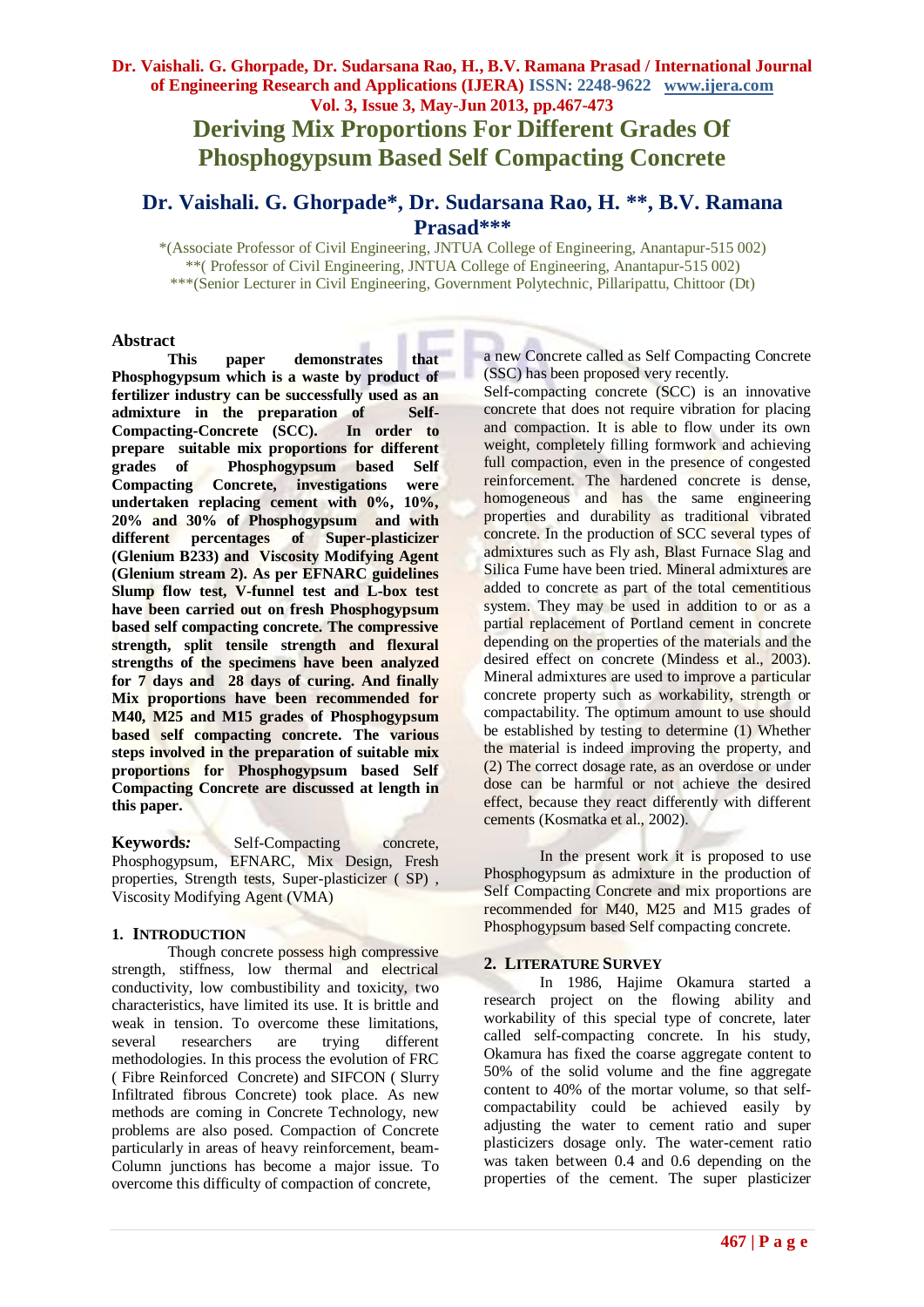dosage and the final water-cement ratio were determined so as to ensure the self-compactability, evaluated subsequently by using the U-type test. During his research, Okamura found that the main cause of the poor durability performances of Japanese concrete in structures was the inadequate consolidation of the concrete in the casting operations. By developing concrete that selfconsolidates, he eliminated the main cause for the poor durability performance of the concrete. After Okamura began his research in 1986, other researchers in Japan have started to investigate selfcompacting concrete, looking to improve its characteristics. One of those was Ozawa (1989) who has done some research independently from Okamura, and in the summer of 1988, he succeeded in developing self-compacting concrete. By using different types of super plasticizers, Ozawa studied the workability of concrete and developed a concrete which was very workable. It was suitable for rapid placement and had a very good permeability.

Other experiments carried out by Ozawa (1989) focused on the influence of mineral admixtures like fly ash and blast furnace slag on the flowing ability and segregation resistance of selfcompacting concrete. He found out that the flowing ability of the concrete improved remarkably when Portland cement was partially replaced with fly ash and blast furnace slag. After trying different proportions of admixtures, he concluded that 10- 20% of fly ash and 25-45% of slag cement, by mass, showed the best flowing ability and strength characteristics.

Subramanian and Chattopadhyay concentrated to arrive at an approximate mix proportion of self-compacting concrete which would give the procedure for the selection of a viscosity modifying agent, a compatible super plasticizer and the determination of their dosages. The Portland cement was partially replaced with fly ash and blast furnace slag, in the same percentages as Ozawa (1989) has done before and the maximum coarse aggregate size did not exceed 2.5cm. The two researchers were tried to determine different coarse and fine aggregate contents from those developed by Okamura. On the basis of their trials, it was discovered that self-compactability could be achieved when the coarse aggregate content was restricted to 46 percent instead of 50 percent tried by Okamura (1997). In order to show the necessity of using a viscosity-modifying agent along with a super plasticizer, to reduce the segregation and bleeding, the mixture proportion developed by the two researchers was used to cast a few trial specimens. In these trials, viscosity-modifying agent was not used. The cast specimens were heavily reinforced slabs having 2400x600x80 mm and no vibration or any other method of compaction was used. However, careful qualitative observations revealed that the proportions needed to be delicately adjusted within narrow limits to eliminate bleeding as well as settlement of coarse aggregate. It was difficult to obtain a mixture that was at the same time fluid but did not bleed. This led to the conclusion that slight changes in water content or granulometry of aggregate may result either in a mixture with inadequate flowing ability, or alternatively one with a tendency for coarse aggregate to segregate. Therefore, it became necessary to incorporate a viscosity-modifying agent in the concrete mixture. Viscosity-modifying agents can be a natural polymer such as guar gum, a semi-synthetic polymer such as hydroxyl propyl methyl cellulose, or water-soluble polysaccharides, including those derived from a microbial source such as welan gum. They discovered that with a combination corresponding to 0.1 percent of welan gum and 0.53 percent by weight of water acrylic copolymer type super plasticizer, a satisfactory selfcompacting mixture could be obtained.

Khayat (1997) et al. found out that all cores from both types of concrete (SCC and conventional concrete ) exhibited little variation in compressive strength and modulus of elasticity in relation to height of the wall, indicating a high degree of strength uniformity. However, compressive strength and modulus of elasticity were greater for SCC samples than those obtained from the medium fluidity conventional concrete. Dehn et al. (2000) have focused their research work on the time development of SCC compressive and splitting tensile strength and the bond behavior between the reinforcing bars and the self-compacting concrete compared to normal concrete. Experimental results showed higher compressive strengths (36%) and splitting tensile strengths (28%) of the SCC specimens compared to normal concrete specimens. Also, the bond behavior measured at 1, 3, 7 and 28 days after concreting was better for self-compacting concrete than that of normally vibrated concrete.

#### **3. EXPERIMENTAL INVESTIGATIONS:**

The steps involved in the investigations for Phosphogypsum based Self compacting concrete are explained in the following sections.

#### **3.1 Materials used in this investigation:**

 Cement: Commercially available Ordinary Portland cement (OPC) 53 grade manufactured by Ultratech Company was used

 Coarse aggregate: The coarse aggregate from a local crushing unit having 20mm normal size well-graded aggregate according to IS-383 is used in this investigation. The coarse aggregate procured from quarry was sieved through 20mm, 16mm, 12.5mm, 10mm and 4.75mm sieves. The material retained on 12.5mm, 10mm and 4.75mm sieves was filled in bags and stacked separately and used.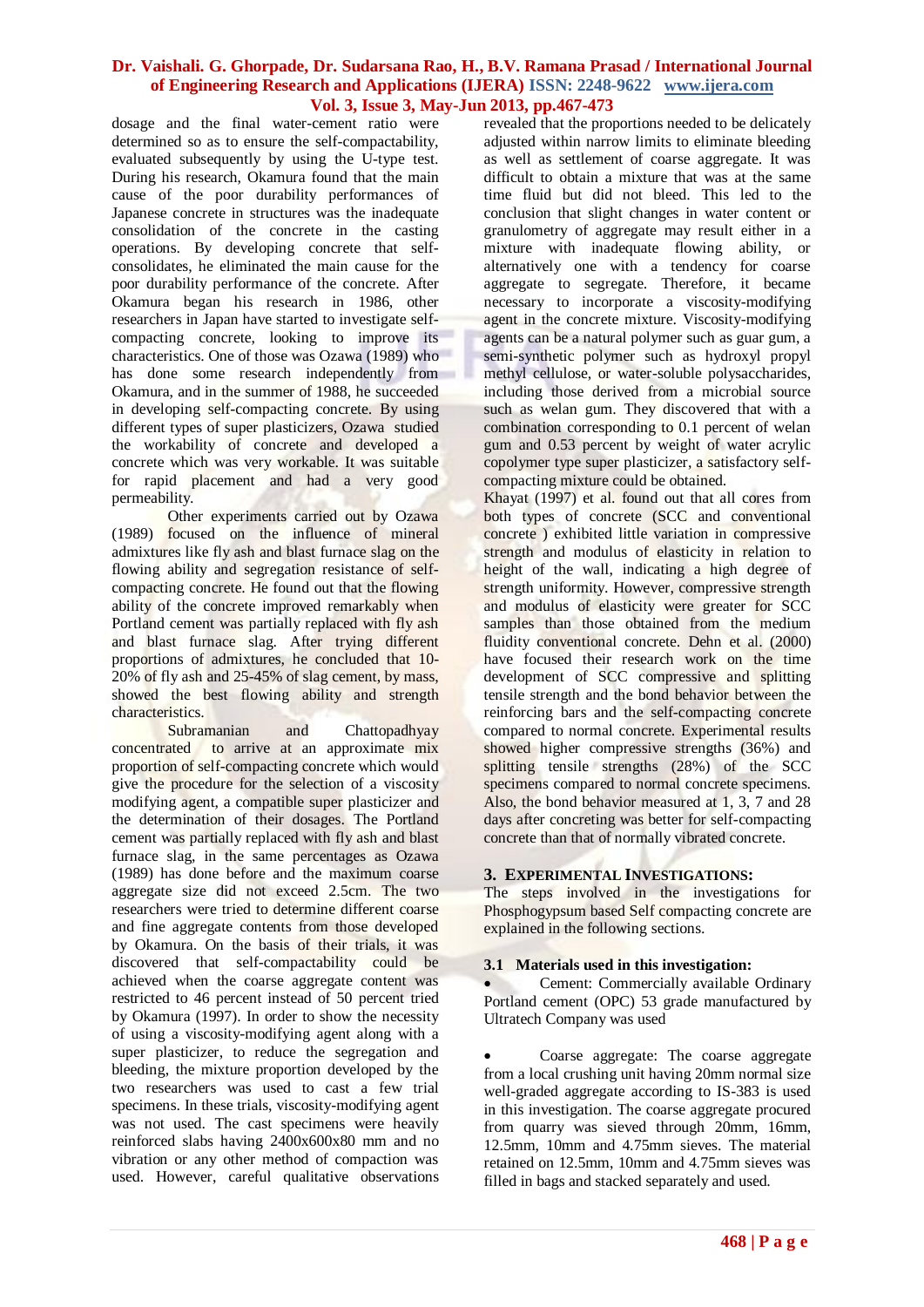Fine Aggregate: The fine aggregate that falls in zone-I was obtained from a nearby river course. The sand obtained was sieved through all the sieves (i.e.4.75mm, 2.36mm, 1.18mm, 600,  $300\mu$ ,  $150\mu$ ). Sand retained on each sieve was filled in different bags and stacked separately for use. To obtain zone-I sand correctly, sand retained on each sieve is mixed in appropriate proportion

 Phosphogypsum : The Phosphogypsum used in the investigation was obtained from Coromandel international Ltd, Ennore, Chennai. The Phosphogypsum passing through 90 $\mu$  sieve was used throughout the experiment. The specific gravity of Phosphogypsum was found to be 2.34. The chemical composition is presented below.

a) CaSO4.2H2O : 92.0-

|                        | a) CaSO4.2H2O           | 92.U-       |
|------------------------|-------------------------|-------------|
| 94.0                   |                         |             |
|                        | b) SiO2+insolubles      | 4.0         |
| max                    |                         |             |
|                        | c) Fe2O3+Al2O3          | 0.3         |
| max                    |                         |             |
|                        | d) CaO                  | $30.0 -$    |
| 31.0                   |                         |             |
|                        | e) MgO                  | 0.1         |
| max                    |                         |             |
|                        | f) $Na2O+K2O$           | $0.3 - 0.4$ |
| $(0.5 \text{ max})$    |                         |             |
|                        | g) Total P2O5           | $0.6 - 1.0$ |
|                        | h) Total SO3            | $42.8 -$    |
| 44.0                   |                         |             |
|                        | i) Fluorides as F       | $0.4 -$     |
| $0.5(0.7 \text{ max})$ |                         |             |
|                        | j) Chlorides as C       | $0.3-$      |
| $0.5(0.6 \text{ max})$ |                         |             |
|                        | k) $pH$ of 10% solution | $5.0-$      |
| $6.0(4 \text{ min})$   |                         |             |
|                        |                         |             |
|                        |                         |             |

 Super-Plasticizer : The super plasticizer used in this experiment is Glenium B233. It is manufactured by BASF construction chemical India pvt.ltd, Mumbai. It complies to IS: 9103-1999 standards.

 Viscosity Modifying Agent (V.M.A) : Glenium Stream 2 which is manufactured by BASF construction chemical India pvt.ltd, Mumbai and it is a premier ready-to-use, liquid, organic, viscositymodifying admixture (VMA) specially developed for producing concrete with enhanced viscosity and controlled rheological properties. Concrete containing GLENIUM STREAM 2 admixture exhibits superior stability and controlled bleeding characteristics, thus increasing resistance to segregation and facilitating placement.

**Water** 

**3.2 Mix Proportioning:** Based on the Mix design procedures and considering the EFNARC guide lines and "The European Guidelines for typical ranges of proportions and quantities" the following conclusions were made and used in the Mix designing process for preliminary mix design trials in this investigation.

1) Total powder content ( Cementitious material i.e. Cement + Phosphogypsum ) is taken as 600kg per cubic meter.

2) Water/powder ratio by volume of 0.80 to 1.10 and by weight 0.32 to 0.40.

3) Weight of coarse aggregate as 50% by volume of total aggregate

4) Weight of fine aggregate as 50% by volume of total aggregate.

5) A dosage range of 500 ml to 1500ml per 100kg of cementitious material is considered for Super-Plasticizer (Glenium B233)

6) A dosage range of 50 to 500 ml/100 kg of cementitious material is considered for . Viscosity Modifying Agent **(**Glenium Stream 2)

**3.3 Preparation of SCC Mixes :** Self Compacting Concrete mixes were prepared with various percentages of Super Plasticizer, Viscosity modifying agent and water/Powder ratio for each percentage replacement of cement with Phosphogypsum (0%, 10%, 20% and 30%). In this test program a total of Twelve Mixes were prepared and the mix proportions are presented in Table 1.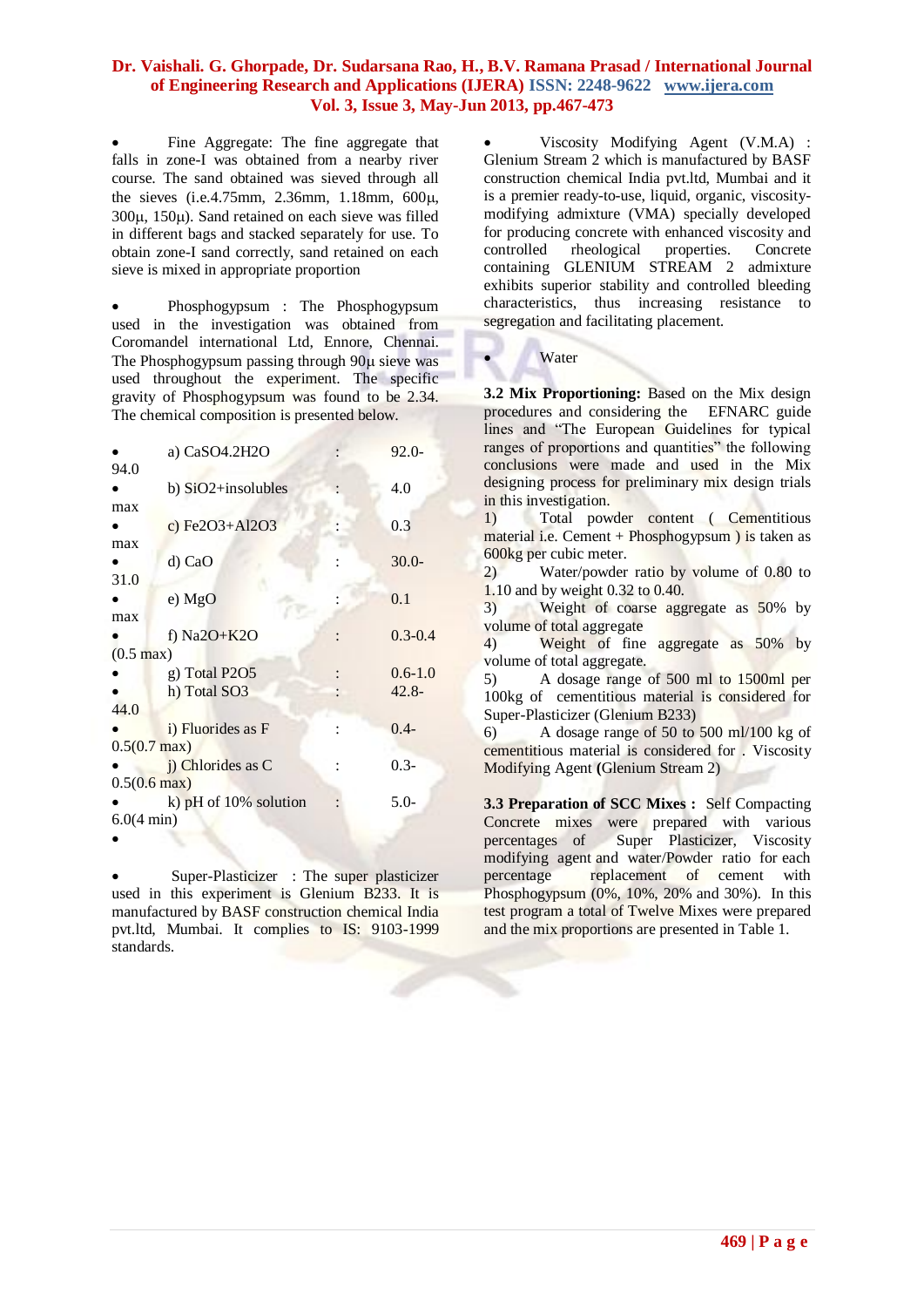|  | Table 1: Details of mix proportions |
|--|-------------------------------------|
|  |                                     |

|                                        |                  | $\%$                            |                |           |            | CA            |                            |                                      |                            |      |               |                  |                       |
|----------------------------------------|------------------|---------------------------------|----------------|-----------|------------|---------------|----------------------------|--------------------------------------|----------------------------|------|---------------|------------------|-----------------------|
| <b>Tr</b><br>$\cdot$ n<br>$\mathbf{O}$ | Mix<br>ID        | Repla<br>ceme<br>of<br>nt<br>PG | Cement<br>(Kg) | PG<br>Kg) | FA<br>(Kg) | Total<br>(Kg) | $16-$<br>$12.5$ mm<br>(Kg) | $12.5 -$<br>10 <sub>mm</sub><br>(Kg) | $10-$<br>4.75m<br>m<br>Kg) | w/p  | Wate<br>r(Li) | <b>SP</b><br>Kg) | <b>VM</b><br>A<br>Kg) |
|                                        | TR <sub>1</sub>  | $\theta$                        | 600            |           | 673.32     | 708.61        | 177.15                     | 177.15                               | 354.3                      | 0.4  | 240           | 9                | 0.3                   |
| 2                                      | TR <sub>2</sub>  | 10                              | 540            | 60        | 732.6      | 770           | 462                        | 123.2                                | 184.8                      | 0.32 | 192           | 3                | 0.6                   |
| 3                                      | TR3              | 10                              | 540            | 60        | 731.44     | 768.64        | 461.18                     | 122.98                               | 184.4                      | 0.32 | 192           | $\overline{4}$   | 0.6                   |
| 4                                      | TR4              | 10                              | 540            | 60        | 730.31     | 767.34        | 306.94                     | 184.1                                | 276.2                      | 0.32 | 192           | 5                | 0.6                   |
| 5                                      | TR <sub>5</sub>  | 10                              | 576            | 64        | 554.04     | 582.03        | 232.81                     | 139.68                               | 209.53                     | 0.5  | 320           | 5.6              | 0.6                   |
| 6                                      | TR6              | 10                              | 576            | 64        | 629.92     | 662.94        | 265.1                      | 159.1                                | 238.6                      | 0.4  | 256           | 8.16             | 0.6                   |
| 7                                      | TR7              | 10                              | 576            | 64        | 633        | 665.55        | 266.22                     | 159.7                                | 239.5                      | 0.4  | 256           | 9                | 0.3                   |
| 8                                      | TR8              | 10                              | 540            | 60        | 666.6      | 700.8         | 280.32                     | 168.1                                | 252.2                      | 0.4  | 240           | 9                | 0.3                   |
| 9                                      | TR9              | 10                              | 540            | 60        | 666.6      | 700.8         | 175.2                      | 175.2                                | 350.4                      | 0.4  | 240           | 9                | 0.3                   |
| 10                                     | TR <sub>10</sub> | 20                              | 480            | 120       | 659.68     | 694.26        | 173.56                     | 173.56                               | 347.13                     | 0.4  | 240           | 9                | 0.3                   |
| 11                                     | <b>TR11</b>      | 30                              | 420            | 180       | 652.24     | 686.43        | 171.6                      | 171.6                                | 343.2                      | 0.4  | 240           | 10               | 0.3                   |
| 12                                     | TR12             | 30                              | 420            | 180       | 648.52     | 682.52        | 170.6                      | 170.6                                | 341.3                      | 0.4  | 240           | 12               | 0.3                   |

( Note: The Values are for One Cubic metre of Self Compacting Concrete)

**3.4 Conducting standard flow tests on SCC Mixes :** The standard flow tests like Slump test, L-Box test, V- funnel test were conducted on the twelve mixes ( TR1 to TR12 )and the results were compared with the values as per EFNARC guidelines. Among these trails TR1 (SCC1), TR9 (SCC2), TR10 (SCC3) and TR12 (SCC4) mix proportions satisfy all the properties of self compaction concrete. The results are shown in Table 2.

 $14.64$ 

| <b>S NO</b> | <b>Mix ID</b>      | Slump Dia (mm) | T50cm<br><b>V-Funnel</b><br><b>Slump</b> (sec)<br>(sec) |                          | V-Funnel at T5 min(sec) | L-Box<br>(h2/h1) |
|-------------|--------------------|----------------|---------------------------------------------------------|--------------------------|-------------------------|------------------|
|             | TR1 (SCC1)         | 650            | 3.4                                                     | 7.1                      | 10                      | 0.92             |
| 2           | TR <sub>2</sub>    |                |                                                         |                          |                         |                  |
| 3           | TR <sub>3</sub>    | -              |                                                         |                          | -                       |                  |
| 4           | TR <sub>4</sub>    | -              |                                                         | $\overline{\phantom{0}}$ | $\sim$                  |                  |
| 5           | TR <sub>5</sub>    | 900            | 2.30                                                    | $\overline{\phantom{0}}$ | ۰                       |                  |
| 6           | TR <sub>6</sub>    | 865            | 2.0                                                     |                          | ۰                       |                  |
|             | TR7                | 745            | 2.5                                                     | 11.0                     | 14.2                    | 0.95             |
| 8           | TR <sub>8</sub>    | 660            | 5.1                                                     | 10.1                     | 13.4                    | 0.81             |
| 9           | TR9 (SCC2)         | 715            | 4.2                                                     | 9.0                      | 12.0                    | 0.87             |
| 10          | <b>TR10 (SCC3)</b> | 665            | 4.1                                                     | 8.20                     | 11.1                    | 0.91             |
| 11          | <b>TR11</b>        | 522            | 7.2                                                     |                          | -                       |                  |
| 12          | <b>TR12 (SCC4)</b> | 678<br>----    | 3.1                                                     | 8.85                     | 11.5                    | 0.95             |

Table 2: Fresh concrete properties of SCC

**3.5 Casting specimens and conducting strength tests :** For those mix proportions which satisfy all the properties of self compaction concrete i.e. for TR1 (SCC1), TR9 (SCC2), TR10 (SCC3) and TR12 (SCC4), specimens were prepared and tested to know compressive strength, split tensile strength and flexural strength. The results of these tests are shown in Tables 3, 4 and Table 5.

| S NO                        | <b>MIX ID</b>    | of<br>$\%$<br>Phospho | N/mm2  | Compressive strength in |
|-----------------------------|------------------|-----------------------|--------|-------------------------|
|                             |                  | gypsum                | 7 days | 28 days                 |
|                             | SCC <sub>1</sub> |                       | 32.80  | 47.95                   |
| $\mathcal{D}_{\mathcal{L}}$ | SCC <sub>2</sub> | 10                    | 41.50  | 52.45                   |
| 3                           | SCC <sub>3</sub> | 20                    | 32.25  | 33.20                   |
|                             | SCC <sub>4</sub> | 30                    | 19.20  | 25.15                   |

Table 3: Average Compressive strengths of cubes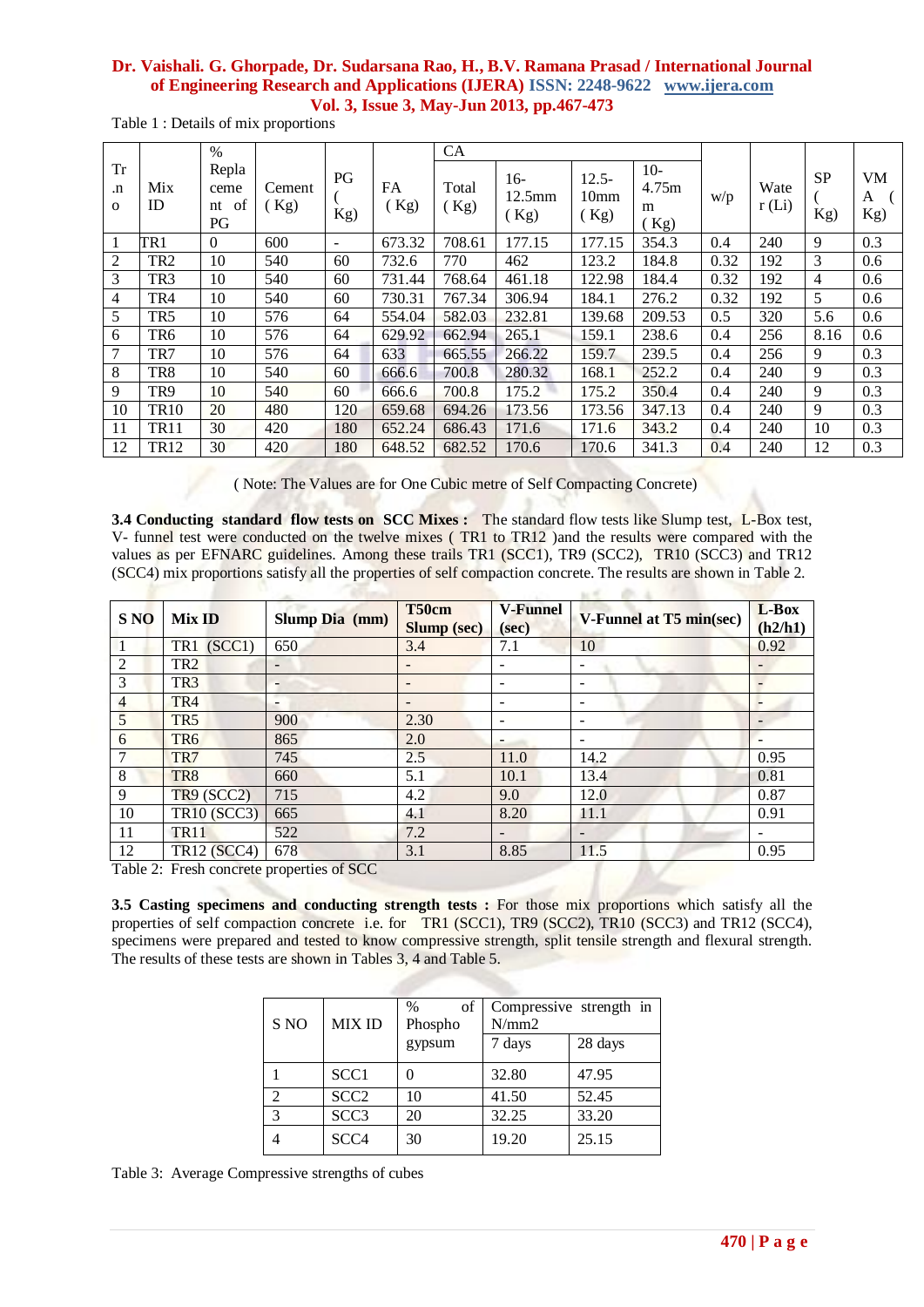| S NO | <b>MIX ID</b>    | % of Phospho<br>gypsum | Split tensile strength<br>in $N/mm2$ |
|------|------------------|------------------------|--------------------------------------|
|      | SCC <sub>1</sub> |                        | 3.50                                 |
|      | SCC2             |                        | 3.61                                 |
|      | SCC <sub>3</sub> | 20                     | 2.82                                 |
|      | SCC4             | 30                     |                                      |

| Table 4: Split Tensile strength test results on cylinders |  |
|-----------------------------------------------------------|--|
|                                                           |  |

| S NO | <b>MIX ID</b>    | $%$ of<br>Phosphogypsum | Flexural strength in<br>N/mm2 |
|------|------------------|-------------------------|-------------------------------|
|      | SCC1             |                         | 4.92                          |
|      | SCC <sub>2</sub> |                         | 6.74                          |
|      | SCC <sub>3</sub> |                         | 3.87                          |
|      | SCC <sub>4</sub> | 30                      | 2.92                          |

Table 5: Flexural Strength test results on beams

#### **3.7 Discussion of test results**

It can be observed from Table 3 that the increase in Percentage replacement of cement with Phosphogypsum from 0% to 10% causes increase in the compressive strength of concrete from 32.80MPa to 41.50MPa and from 47.95MPa to 52.45MPa for 7 days and 28 days curing respectively. Further increase in percentage replacement of cement with Phosphogypsum from 10% to 30% causes decrease in the compressive strength of concrete from 41.50MPa to 19.20MPa and from 52.45MPa to 25.15MPa for 7days and 28days curing respectively. Table 4 reveals that the increase in Percentage replacement of cement with Phosphogypsum from 0% to 10% causes slight increase in the split tensile strength of concrete from 3.50MPa to 3.61MPa. Further increase in percentage replacement of cement with Phosphogypsum from 10% to 30% causes decrease in the split tensile strength of concrete from 3.61MPa to 2.15MPa. It can be observed from Table 5 that the increase in percentage replacement of cement with Phosphogypsum from 0% to 10% causes increase in the flexural strength of concrete from 4.92MPa to 6.74MPa. Further increase in percentage replacement of cement with Phosphogypsum from 10% to 30% causes decrease in the flexural strength of concrete from 6.74MPa to 2.92MPa. From the crack patterns it is observed that the width and number of cracks are increased with the 20% and 30% replacement of Phosphogypsum. Comparing the Target Mean Strengths of M35, M40, M25, and M15 grades of Concrete with the 28 days Compressive Strengths of SCC1, SCC2, SCC3, SCC4 mixes the following observations can be made with regard to comparable grade of concrete.

| Mix ID           | % replacement of 28<br>with  <br>cement<br>Phosphogypsum | Days<br>Compressive<br>strength | Comparable<br>Grade<br>of<br>Concrete | Mean<br>Target<br>Strength |  |
|------------------|----------------------------------------------------------|---------------------------------|---------------------------------------|----------------------------|--|
| SCC <sub>1</sub> | $\theta$                                                 | 47.95 $N/mm^2$                  | M35                                   | 43.25 $N/mm^2$             |  |
| SCC <sub>2</sub> | 10                                                       | $52.45$ N/mm <sup>2</sup>       | M40                                   | 48.25 $N/mm^2$             |  |
| SCC <sub>3</sub> | 20                                                       | $33.20 \text{ N/mm}^2$          | M25                                   | $31.60$ N/mm <sup>2</sup>  |  |
| SCC <sub>4</sub> | 30                                                       | $25.15$ N/mm <sup>2</sup>       | M15                                   | $20.775$ N/mm <sup>2</sup> |  |

For preparing M40 grade Self Compacting concrete, SCC2 Mix proportion (10% of cement replacement with Phosphogypsum) can be used. For preparing M25 grade Self Compacting concrete, SCC3 Mix proportion (20% of cement replacement with Phosphogypsum) can be used. For preparing M15 grade Self Compacting concrete, SCC4 Mix proportion (30% of cement replacement with Phosphogypsum) can be used.

#### **4. Conclusions**

1) The increase in Percentage replacement of cement with Phosphogypsum from 0% to 10% causes increase in the compressive strength of concrete from 32.80MPa to 41.50MPa and from 47.95MPa to 52.45MPa for 7 days and 28 days curing respectively. Further increase in percentage replacement of cement with Phosphogypsum from 10% to 30% causes decrease in the compressive strength of concrete from 41.50MPa to 19.20MPa and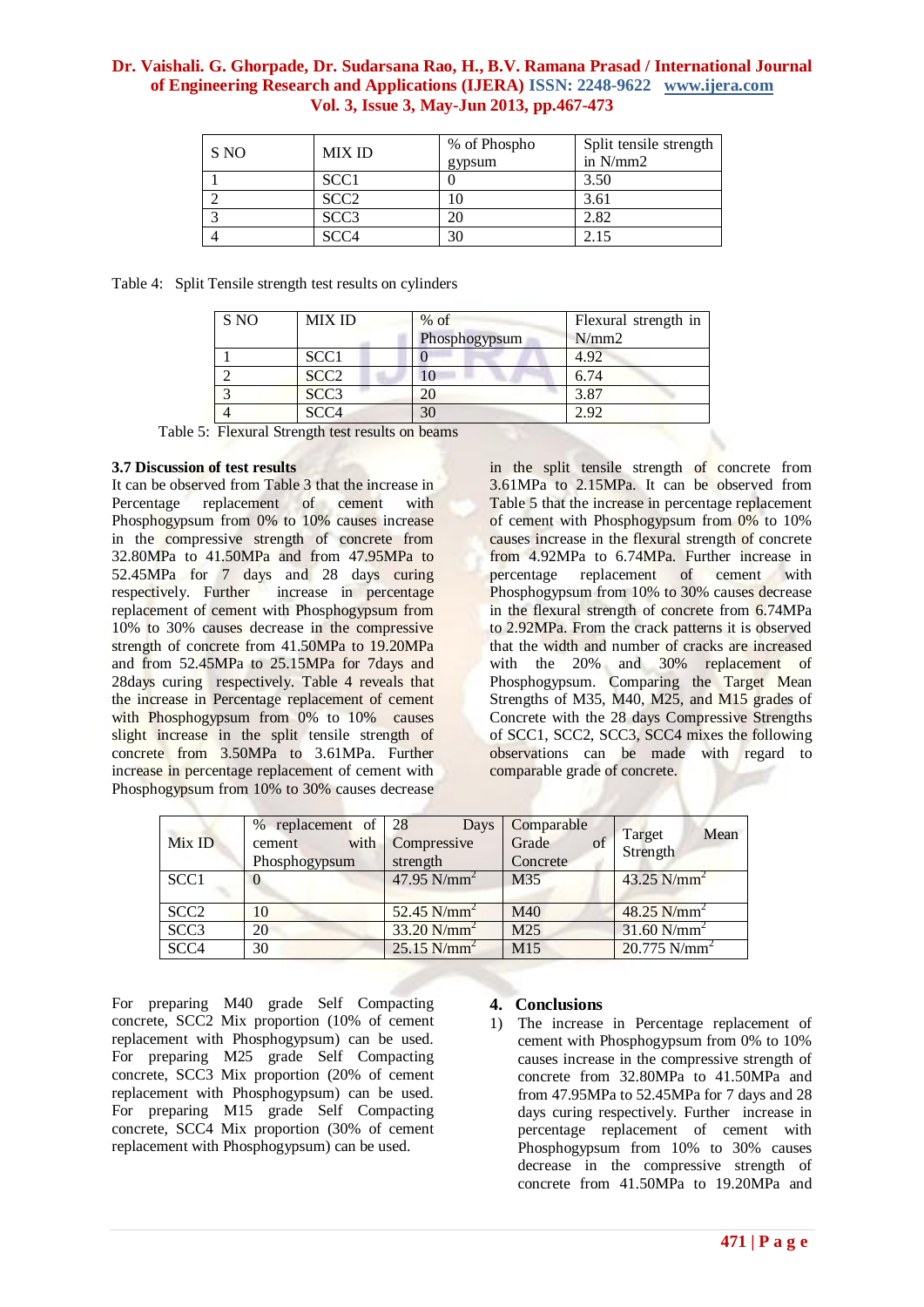from 52.45MPa to 25.15MPa for 7days and 28days curing respectively.

- 2) The increase in Percentage replacement of cement with Phosphogypsum from 0% to 10% causes slight increase in the Split tensile Strength of concrete from 3.50MPa to 3.61MPa. Further increase in percentage replacement of cement with Phosphogypsum from 10% to 30% causes decrease in the Split tensile strength of concrete from 3.61MPa to 2.15MPa.
- 3) The increase in Percentage replacement of cement with Phosphogypsum from 0% to 10% causes increase in the flexural strength of concrete from 4.92MPa to 6.74MPa. Further increase in percentage replacement of cement with Phosphogypsum from 10% to 30% causes decrease in the flexural strength of concrete from 6.74MPa to 2.92MPa. From the crack patterns it is observed that the width and number of cracks are increased with the 20% and 30% replacement of Phosphogypsum.
- 4) SCC mix requires high powder content, lesser quantity of coarse aggregate, high range Super plasticizer and VMA to give stability and fluidity to the concrete mix.
- 5) SCC can be obtained for widely differing Phosphogypsum contents or cement contents as long as the paste volume constituted by the water cement ratio is kept constant.
- 6) The workability of SCC is equilibrium of fluidity, deformability, filling ability and resistance to segregation. This equilibrium has to be maintained for a sufficient time period to allow for transportation, placing and finishing.
- 7) An industrial waste like phosphogypsum impairs the strength development of calcined products and hence it can be used in construction industry for preparation of concrete replacing some quantity of cement, which is a valuable ingredient of concrete to achieve economy.
- 8) With 10% replacement of cement with phosphogypsum not only the compressive strength increased significantly with age but also the split tensile strength at 28 days increased. However, further replacement of cement with phosphogypsum lead to drastic reduction in compressive strength.
- 9) 10% replacement of cement with phosphogypsum gives maximum flexural strength than the other replacement of cement with phosphogypsum. The width and number of cracks also increases with the 20% and 30% replacement of phosphogypsum.
- 10) The Mix proportions for different grades of Self Compacting Concrete with Phosphogypsum are recommended as follows.

| $\bullet$               |                                                   |              |           |            |              |                        |                                     |                         |     |              |                  |                       |
|-------------------------|---------------------------------------------------|--------------|-----------|------------|--------------|------------------------|-------------------------------------|-------------------------|-----|--------------|------------------|-----------------------|
|                         | $\frac{0}{0}$<br>Replace                          |              |           |            | CA           |                        |                                     |                         |     |              |                  |                       |
| of<br>Grade<br>Concrete | of<br>ment<br>cement<br>with<br>Phospho<br>gypsum | Cement<br>Kg | PG<br>Kg) | FA<br>(Kg) | Total<br>Kg) | $16-$<br>12.5mm<br>Kg) | $12.5 -$<br>10 <sub>mm</sub><br>Kg) | $10-$<br>4.75mm<br>(Kg) | w/p | Wate<br>r(L) | <b>SP</b><br>Kg) | <b>VM</b><br>A<br>Kg) |
| M40                     | 10                                                | 540          | 60        | 666.6      | 700.8        | 175.2                  | 175.2                               | 350.4                   | 0.4 | 240          | 9                | 0.3                   |
| M <sub>25</sub>         | 20                                                | 480          | 120       | 659.68     | 694.26       | 173.56                 | 173.56                              | 347.13                  | 0.4 | 240          | 9                | 0.3                   |
| M15                     | 30                                                | 420          | 180       | 648.52     | 682.52       | 170.6                  | 170.6                               | 341.3                   | 0.4 | 240          | 12               | 0.3                   |

## **References**

- [1] Okamura, H, "Self-Compacting High-Performance Concrete", Concrete International, pp.50-54(1997).
- [2] Bartos, J. M., "Measurement of Key Properties of Fresh Self-compacting Concrete", CEN/PNR Workshop, Paris (2000).
- [3] Ozawa, K., "Development of high performance concrete based on the durability design of concrete structures", EASEC-2, Vol. 1, pp.445-450 (1989).
- [4] Atkins, H. N., "Highway Materials, Soils, and Concretes", 4th Edition, Prentice Hall, pp.277-330(2003).
- [5] Bartos, J. M., "Measurement of Key Properties of Fresh Self-compacting Concrete", CEN/PNR Workshop, Paris (2000).
- [6] Ouchi, M., M. Hibino, and H. Okamura, "Effect of Superplasticizer on Self-Compactability of Fresh Concrete", TRR 1574, pp.37-40 (1996).
- [7] Ouchi, M. and M. Hibino, "Development, Applications and Investigations of Selfcompacting Concrete", International Workshop, Kochi, Japan (2000).